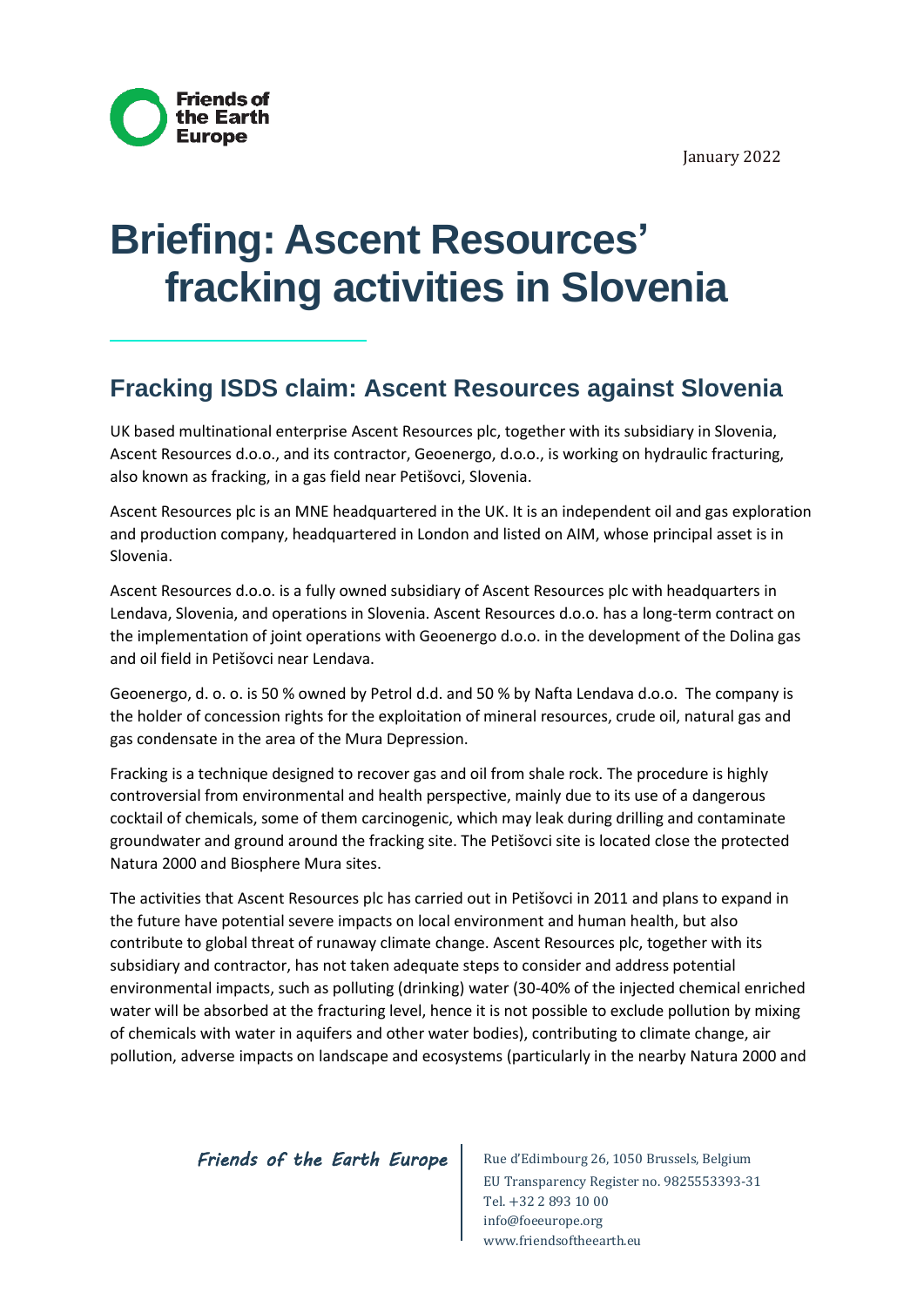Mura Biosphere sites), creation of dangerous waste (that is disposed at a site, where critical values of pollutants are significantly exceeded and the Environmental Inspectorate hence had to prohibit the operation of the waste disposal site due to excessive burdening of the environment), inducing seismicity and increasing radioactivity.

As a matter of fact, the impacts of hydraulic fracturing are deemed so hazardous for the environment and human health that some countries have put a full ban on this activity (e.g. Ireland, France and Bulgaria in the EU), while many countries have temporary bans or moratoriums on hydraulic fracturing in place (e.g. the UK and Germany).

Fracking activities in Petišovci happened in 2011 at a testing level, but now an expansion is planned. For the planned expansion, the project needs to obtain an environmental permit before proceeding with the expansion of activities. So far Ascent Resources has not obtained the permit. According to media reports, a police investigation is under way on whether Ascent Resources plc, together with its subsidiary and contractor, tried to influence the Agency for Environment of Republic of Slovenia in order to obtain the necessary permits at the moment. Media also reports that Ascent Resources plc, together with its subsidiary and contractor, created pressures on the Ministry of Environment and Spatial Planning, and Jure Leben, the environmental minister at the time. The minister resisted the pressure for some time, but shortly after the threats, Jure Leben resigned due to accusations of corruption in his previous post, but only after a strong media attack, which – according to media reports – is likely to have been created by the same PR agency that Ascent Resource plc and its subsidiary hired to support its media activities in Slovenia.

According to media reports, Ascent Resources plc was organising an active lobbying campaign from second half of 2018 till beginning of 2019 with the aim of pressuring the Ministry of Environment to complete permitting procedures without complications (without demanding environmental impact assessment and environmental consent) and in the shortest possible time. The lobbying activities were not implemented only by Ascent Resources plc representatives, or representatives of its subsidiary and contractor, but also by representatives of British diplomacy and government. British Daily Mail quoted statements by Ascent Resources plc that 'They received personal guarantees from "senior officials of the Slovenian Environmental Agency" to get permission'.

Because of detected external pressures by Ascent Resources plc on the Agency of Environment, the Minister of Environment at the time, Mr Jure Leben, demanded internal review of the permitting processes. The special commission of the Ministry of the Environment found several irregularities in the procedures for issuing permits that Ascent Resources plc and its subsidiary with contractor requested. The commission found out that the two procedures related to planned gas extraction in Petišovci violated the principles of autonomy and independence of the body and officials. The Commission has highlighted the fact that "foreigners do not find pressures on Slovene officials unacceptable and indisputable and are ready to repeat them". For this reason, the commission proposed an investigation whether in the permitting process for gas processing plant the principle that the investor must provide the best available technology was followed. It also proposed an analysis of the professionalism and competence of persons who produced documentation for device operators and the authorization process itself.

Joško Knez, director of the Environmental Agency at the time, resigned from his position, his resignation being a direct consequence of internal control at the agency's part when granting permits for gas extraction in Petišovci. Due to the pressures and threats inflicted by the project promotors to the Slovenian state authorities within the Ministry of Environment, the competent authorities, including the police, were notified and currently an investigation is ongoing. Minister of Environment was target of heavy threats and needed police protection at the time. Furthermore, media articles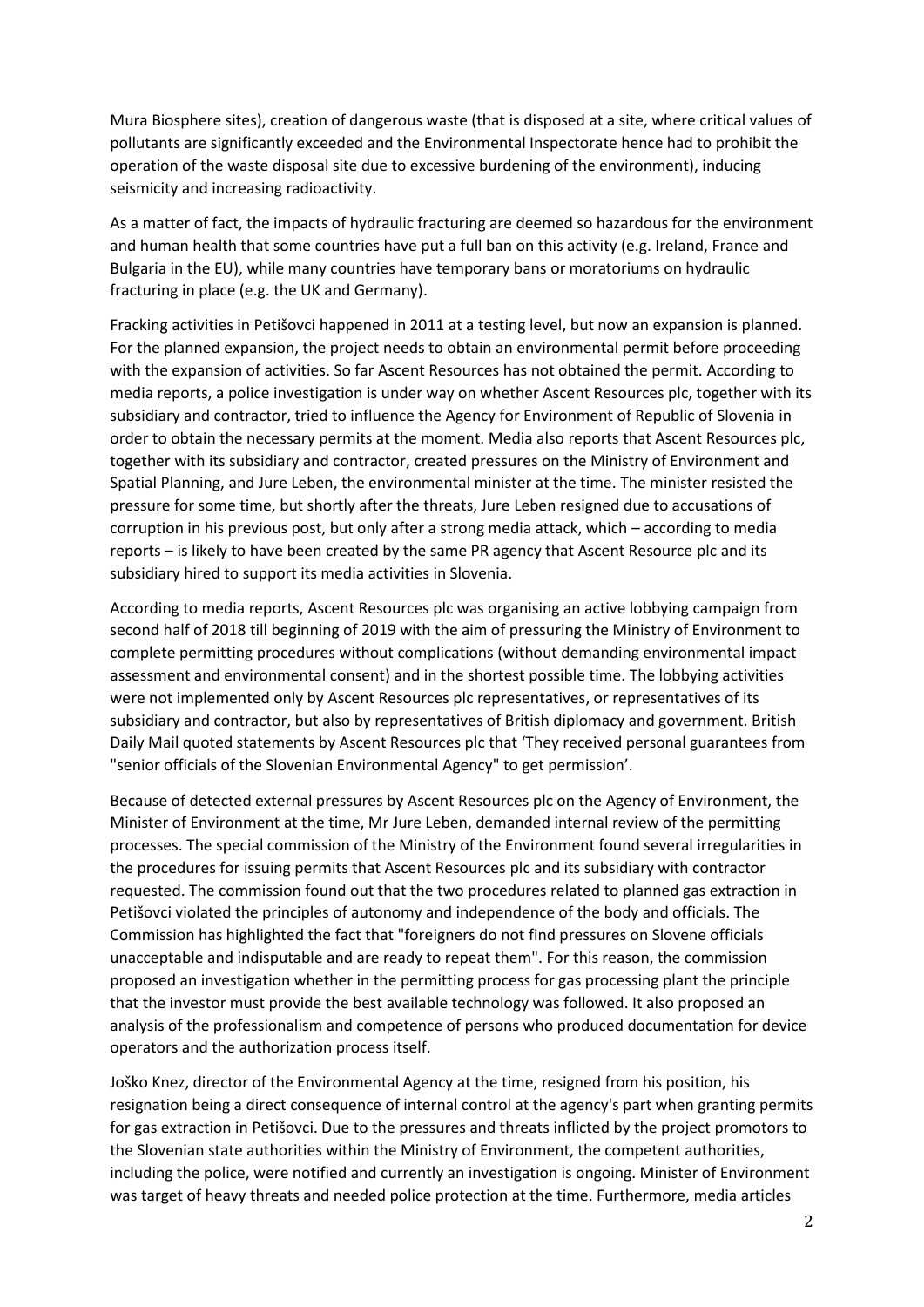raise allegations that Ascent Resources plc was involved in the media efforts to publicise the corruption affair of the Minister Leben, which lead to his resignation from the post of Minister of Environment.

Ascent Resources plc and its subsidiary, Ascent Resources' contractor, Geoenergo, was and still is seeking exemptions on having to undertake environmental impact assessment and obtaining of environmental consent by claiming that hydraulic fracturing activities will not cause impacts on environment. Geoenergo was actively trying to avoid being subjected to regulations on environmental impact assessment and obtaining an environmental consent by renaming its activities from 're-stimulation of wells Pg-10 and Pg-11A with hydraulic fracturing' to 'maintenance of productivity in mineral extraction', claiming that a fracking well cannot be defined as a device according to the Environmental Protection Act, that the activity does not represent a change of intervention, that the activity will not pollute water and that the activity does not represent a significant intervention into environment.

Because of the Ministry's decision to demand environmental impact assessment and environmental consent, Ascent Resources plc threatened 'that if the permits are not forthcoming they will pursue a claim for damages against the Slovenian Government in the courts.' This threat is materialising now, with Ascent Resources officially [serving a notice of dispute](https://www.ascentresources.co.uk/wp-content/uploads/2020/07/2020-07-24-Ascent-Notice-of-dispute-Government-of-Slovenia.pdf) to start an investor dispute against Slovenia in a case that could see the country paying out tens of millions of euros in damages, under the controversial Energy Charter Treaty.

On November 8 2021 Ascent Resources announced that it has secured third party funding for its claim against the Republic of Slovenia<sup>1</sup>. The company signed a binding damages-based agreement to pursue its claim against Slovenia. They also announce that they have signed a binding damagesbased agreement with Enyo Law LLP, an arbitration and litigation legal firm who filed the Notice of Dispute and represented Ascent Resources in the pre-arbitration negotiations, to commence the arbitration proceedings against Slovenia. Enyo Law LLP will only be paid out of the proceeds of the arbitration in the event of a successful damages award or execution of a binding settlement agreement.

## **List of sources on Ascent Resources' communication about the environmental permit**

1. Decision no. 35405-195/2017-34 on need for environmental impact assessment and environmental consent for Ascent Resources to undertake further hydraulic fracturing activities, which was issued by the Ministry of Environment on 8 March 2019. This decision contains relevant information on the project, as well as summarizes the communication between the Ministry of Environment and the company regarding the permitting issues. Available at: <https://www.arso.gov.si/novice/datoteke/040985-t5484457.pdf> (last access on 26 July 2019)

2. Information on planned operations of Geoenergo / Ascent Resources in Petišovci, which clearly indicates that the new operations will be expanded as opposed to the testing activities that were done on the two wells in 2011: 'The two new wells have not only confirmed the further commercial development potential of the field with state-of-the-art data acquisition and stimulation, but have also defined significant additional potential resource. Substantial additional reserves are likely to be confirmed by additional appraisal activity in the remainder of the field complex'. As Ascent Resources

<sup>1</sup> https://polaris.brighterir.com/public/ascent\_resources/news/rns\_widget/story/xz9d87r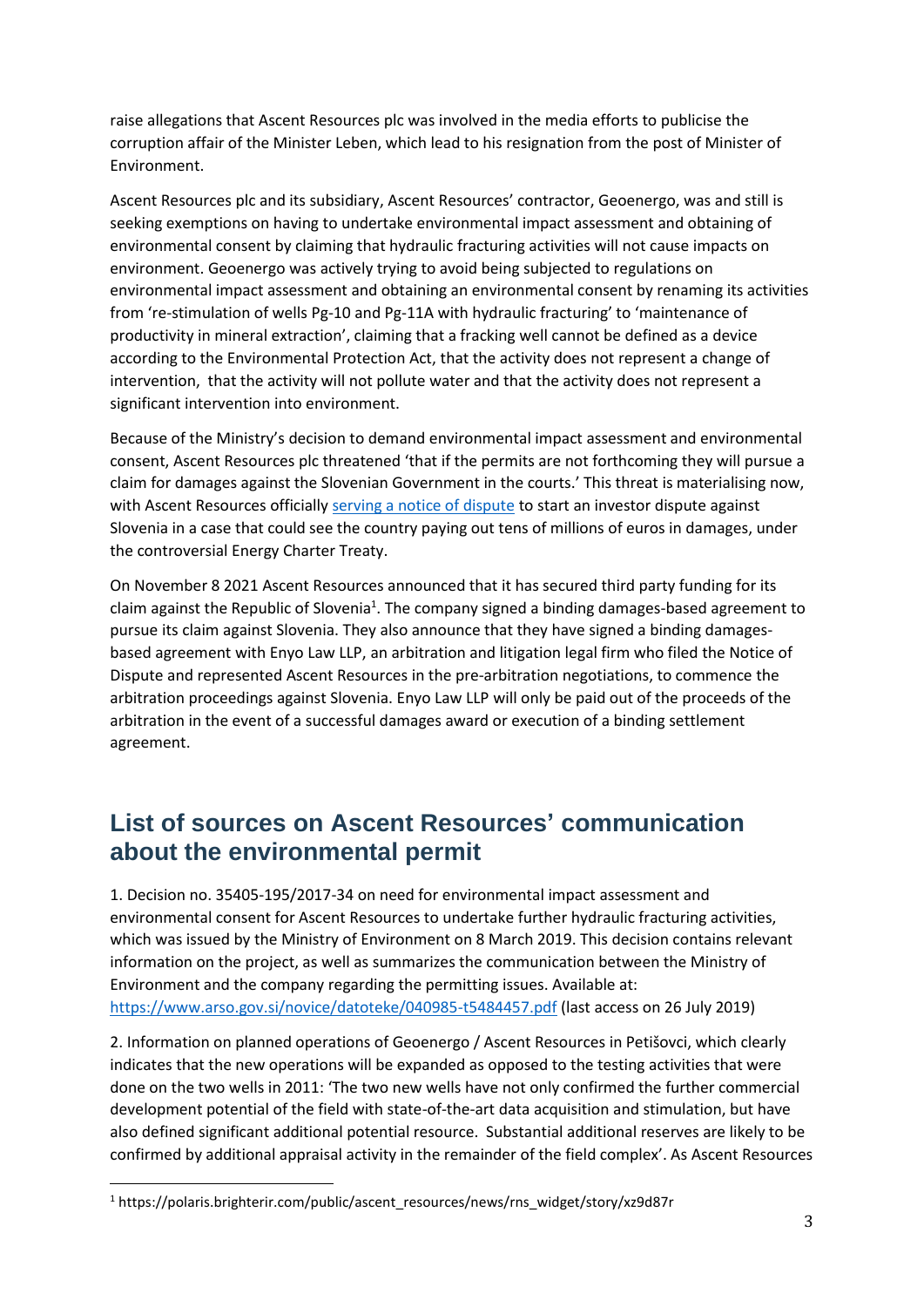claims that no expansion of operations is planned, this is an important piece of information, showing that Ascent Resources' claims are not true. Available at: [http://www.slovenski-plin.si/recent](http://www.slovenski-plin.si/recent-operations.html)[operations.html](http://www.slovenski-plin.si/recent-operations.html) (last access on 26 July 2019).

3. Ascent Resources' threat to claim damages from Slovenian Government in case of not obtaining a permit for fracking. Ascent CEO Colin Hutchinson is talking about the plans to claim damages from Slovenian Government. He says that if the permits are not forthcoming they will pursue a claim for damages against the Slovenian Government in the courts. Available

[https://www.ascentresources.co.uk/2018/12/21/ascent-ceo-colin-hutchinson-to-claim-damages](https://www.ascentresources.co.uk/2018/12/21/ascent-ceo-colin-hutchinson-to-claim-damages-from-slovenian-government/)[from-slovenian-government/](https://www.ascentresources.co.uk/2018/12/21/ascent-ceo-colin-hutchinson-to-claim-damages-from-slovenian-government/) (last access on 26 July 2019).

4. Ascent Resources' plans to react to the unfavourable decision of the Ministry of Environment with legal redress. The decision of the Ministry is called 'manifestly wrong decision contrary to EU law' and appeal to the Administrative Court in Slovenia is announced. Ascent Resources also plans to 'submit a claim for damages against the Republic of Slovenia for breach of EU law including for the unreasonably long time it took for the decision to be reached', 'seeking damages for loss of future income from the project which would have been expected to have been a multiple of the historic investment of some €50 million'. Available at [https://www.investegate.co.uk/ascent-resources-plc-](https://www.investegate.co.uk/ascent-resources-plc--ast-/rns/permitting-update/201906140700051797C/) [ast-/rns/permitting-update/201906140700051797C/](https://www.investegate.co.uk/ascent-resources-plc--ast-/rns/permitting-update/201906140700051797C/) (last access on 26 July 2019)

## **List of sources on Ascent Resources' improper lobbying of Slovenian authorities**

1. Article about success of Ascent Resources' lobby activities. Article explains that the lobbying campaign of the British, who have been trying to obtain gas exploitation permits in Prekmurje for years, resulted in success as the CEO of Ascent Resources, Colin Hutchinson, informs the investors on the London Stock Exchange that "The progress we made in September gives us optimism. I believe we will get an Environmental Permit (IPPC) in a few weeks." Available at: [https://siol.net/posel](https://siol.net/posel-danes/novice/lobisticna-akcija-uspela-kmalu-do-spornega-dovoljenja-za-crpanje-plina-v-prekmurju-479827)[danes/novice/lobisticna-akcija-uspela-kmalu-do-spornega-dovoljenja-za-crpanje-plina-v-prekmurju-](https://siol.net/posel-danes/novice/lobisticna-akcija-uspela-kmalu-do-spornega-dovoljenja-za-crpanje-plina-v-prekmurju-479827)[479827](https://siol.net/posel-danes/novice/lobisticna-akcija-uspela-kmalu-do-spornega-dovoljenja-za-crpanje-plina-v-prekmurju-479827) (last access on 26 July 2019)

2. Articles about UK's and Ascent Resources' lobby activities with Slovene Government for permit for fracking in Petišovci.

- During his visit to Slovenia, British Foreign Minister Jeremy Hunt lobbied for a permit for ecologically controversial gas extraction in Pomurje. While the Environmental Agency is still deciding whether to authorize natural gas extraction in Petisovci, British Foreign Minister Jeremy Hunt visits Slovenia to discuss Ascent Resources' investment with the Slovene Foreing Minister Miro Cerar. Article also explains that for the last two years, the British state has helped Ascent Resources through its embassy in Slovenia. In mid-November 2018, British Ambassador Sophie Honey met with the Minister for the Environment and Spatial Planning, Jure Leben, just a few days after Leben ordered internal control over the operations of the Environmental Agency (Arso) in the planned gas extraction at Petisovci. The meeting with the ambassador ended with elevated tones. Since she was interested in when Arso would issue the permits and what the results of internal controls were, Leben reported this to the Slovenian Commission for the Prevention of Corruption. The British embassy later strongly denied that Sophie Honey would in any way attempt to influence the decision-making of the Slovenian authorities. Available at: [https://siol.net/posel](https://siol.net/posel-danes/novice/govoril-o-sovjetskih-vazalih-lobiral-pa-za-fracking-v-pomurju-491369)[danes/novice/govoril-o-sovjetskih-vazalih-lobiral-pa-za-fracking-v-pomurju-491369](https://siol.net/posel-danes/novice/govoril-o-sovjetskih-vazalih-lobiral-pa-za-fracking-v-pomurju-491369) (last access on 26 July 2019)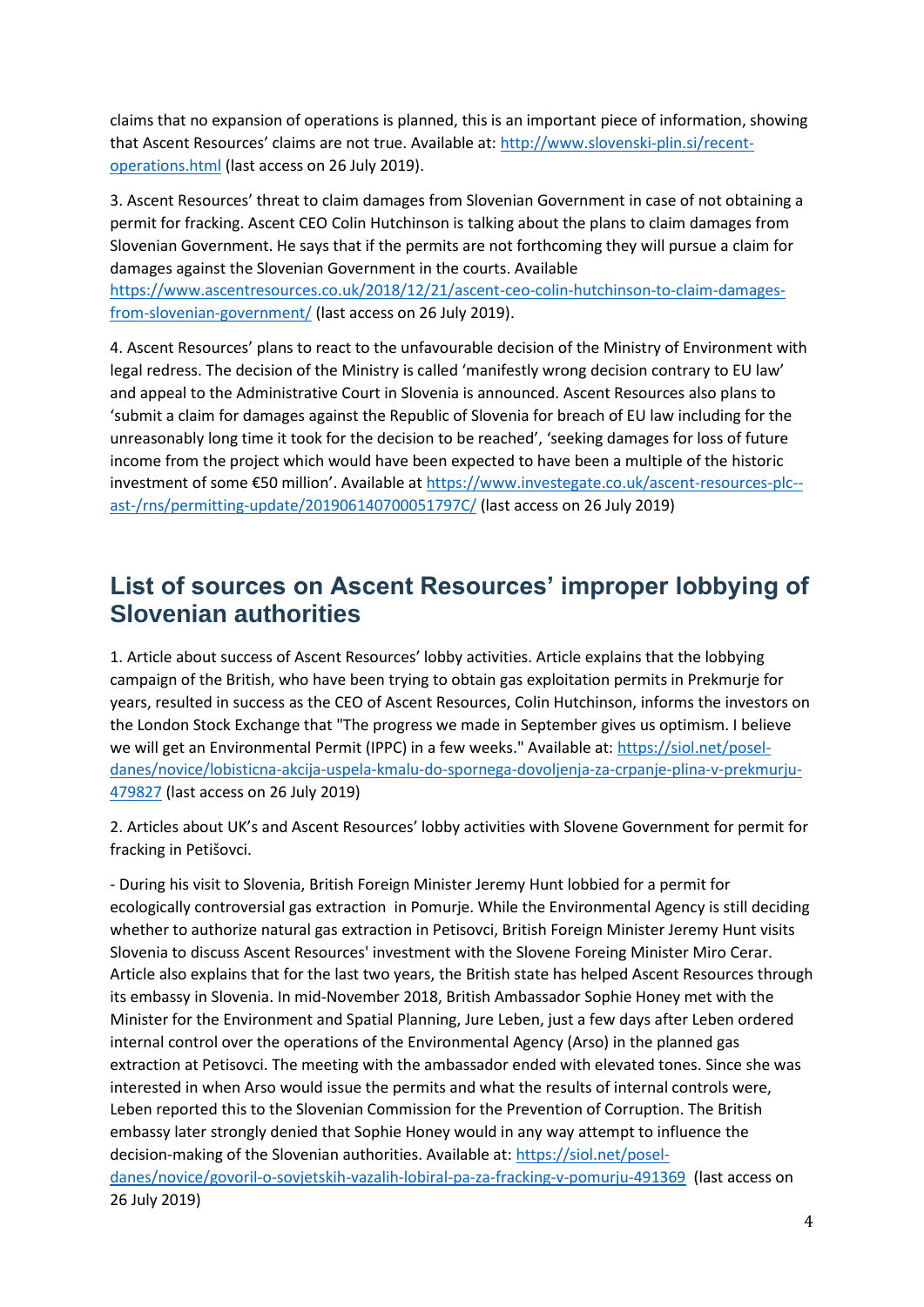- Colin Hutchinson's visit of Primer Minister Miro Cerar in February 2018 is reported, as well as meeting of Ascent Resources with 4 representatives of Ministry of Economy in July 2018. Available at:<https://www.vecer.com/novi-pritiski-zaradi-petisovskega-plina-6605592> (last access on 26 July 2019)

3. Article about suspicions of irregularities in permitting procedures for fracking. In October 2019, Jure Leben, Minister of Environment, introduced internal control of the work of the Environment Agency. A special committee is to examine in more detail the two procedures the agency conducted in connection with the planned gas extraction in Prekmurje. Available at: [https://siol.net/posel](https://siol.net/posel-danes/novice/preverjajo-sume-nepravilnosti-pri-dovoljenjih-za-crpanje-plina-v-prekmurju-481573)[danes/novice/preverjajo-sume-nepravilnosti-pri-dovoljenjih-za-crpanje-plina-v-prekmurju-481573](https://siol.net/posel-danes/novice/preverjajo-sume-nepravilnosti-pri-dovoljenjih-za-crpanje-plina-v-prekmurju-481573) (last access on 26 July 2019)

4. Ascent Resources' pressures on the Minister of Environment and need for police protection of the Minister of Environment:

- The drama over Petišovci gas extraction permits and the British company Ascent Resources appears to be one of those classic tales of a conflict between one country's sovereign right over its environmental protection standards and the profit-making interests of the international capital, backed by neoclassical economics' arguments on the beneficial effects of any foreign direct investment on the local economies. However, this textbook ideological conflict was given another spin by an army of internet trolls, who sent a series of harassing messages to Slovenian government officials, including the Minister of Environment, which resulted in strengthening the Minister's police protection and an internal investigation into the procedures surrounding the issue of environmental permits by the Ministry's environmental agency (ARSO). With the British Ambassador also involved in lobbying for the British firm, three Slovenian political parties have also demanded that her involvement be investigated. Available at:

#### [https://www.total-slovenia-news.com/business/2649-ascent-resources-slovenian-fracking-drama](https://www.total-slovenia-news.com/business/2649-ascent-resources-slovenian-fracking-drama-continues)[continues](https://www.total-slovenia-news.com/business/2649-ascent-resources-slovenian-fracking-drama-continues) (last access on 26 July 2019)

- More than 30 English emails were sent to the Environmental Agency last month, in which shareholders of English company Ascent Resources are pressuring employees of Environmental Agency to issue an environmental permit for gas extraction in Petisovci. Following the introduction of internal controls, pressures were also directed against Minister Leben, who also received threats through social networks. The Ministry provided all information to law enforcement agencies. Police have launched a criminal investigation and the minister is being protected by police. According to him, officers carry out checks on the house and other family members. A meeting was held at the Ministry of the Environment on 8 August 2018 between representatives of the British-Slovenian Chamber of Commerce, the Director of the Environment Directorate at the Ministry of the Environment, and representatives of Environmental Agency, more specifically employees in charge of the Petisovci case, were invited . The minutes of the meeting do not exist and the meeting was not reported to the Commission for the Prevention of Corruption. Available at:

### <https://www.zurnal24.si/slovenija/zaradi-grozenj-varujejo-ministra-za-okolje-319921> (last access on 26 July 2019)

- Environment and Spatial Planning Minister Jure Leben has come under fire from the board of directors and angry shareholders of British company Ascent Resources due to the imposition of extraordinary control over obtaining permits for gas extraction in Petisovci. Available at: [https://siol.net/posel-danes/novice/razjarjeni-vlagatelji-iz-londona-grozijo-slovenskemu-ministru-](https://siol.net/posel-danes/novice/razjarjeni-vlagatelji-iz-londona-grozijo-slovenskemu-ministru-482169)[482169](https://siol.net/posel-danes/novice/razjarjeni-vlagatelji-iz-londona-grozijo-slovenskemu-ministru-482169) (last access on 26 July 2019)